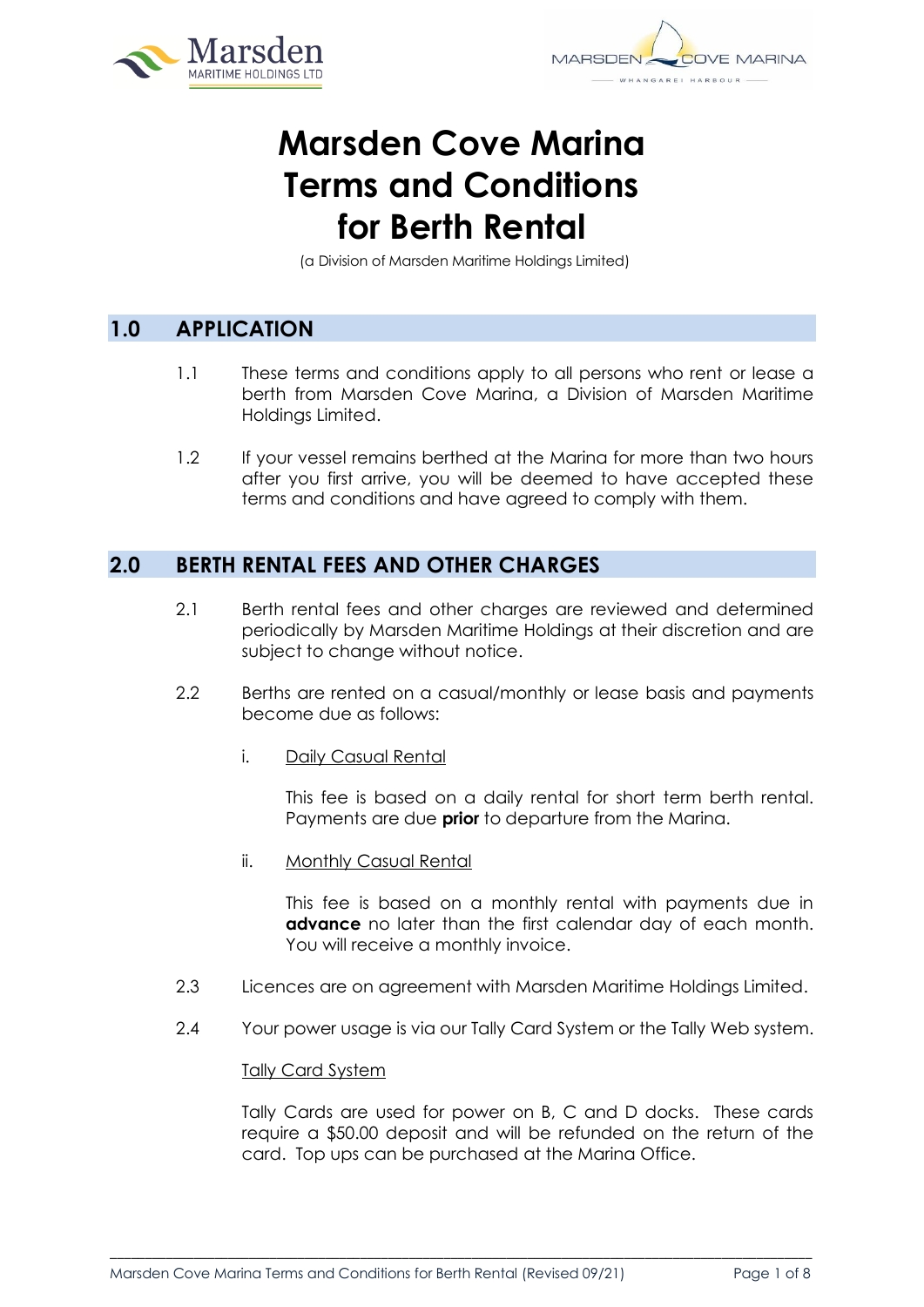

#### Tally Web System

Tally Web is our online system and is currently used for power on A berths only. Top ups can be made by customers using their credit card in the Tally Web Portal or at the Marina Office.

- 2.5 The Marina reserves the right to pass on to you, in addition to any rental fees or charges, any unforeseen charges, costs, levies and fees imposed on the Marina by the government, any local government body or agency.
- 2.6 The payment of any rental fees does not give the berth user any holding or proprietary rights over a particular berth in the Marina.
- 2.7 Payments to the Marina can be made by credit card, eftpos*,* cheque and cash at the Marina office or by direct credit into the Marina bank account.
- 2.8 Overdue accounts will incur a late payment fee of 1.5% interest per month (compounding) on all outstanding fees and charges from the due date to the date of payment. Where applicable, full legal and collection costs will also be recovered by the Marina.

#### **3.0 BERTH**

- 3.1 You shall only berth your vessel at the berth allocated by Marina Management. Any berth change must have prior approval from the Marina Management.
- 3.2 You shall not assign, sublet or authorise any other person or vessel to use the berth allocated to you by Marina Management without prior written permission from Marina Management.
- 3.3 No alterations and/or modifications shall be made to any berth, structure or property of the Marina without prior written permission from Marina Management.

#### **4.0 LIVING ON BOARD**

- 4.1 You shall only be allowed to live onboard your vessel if you are the owner and have advised and have been authorised in writing by Marina Management. Separate live aboard rules apply – please see attached sheet.
- 4.2 If you are given permission to live on board the vessel, you may be charged a Live on Board surcharge.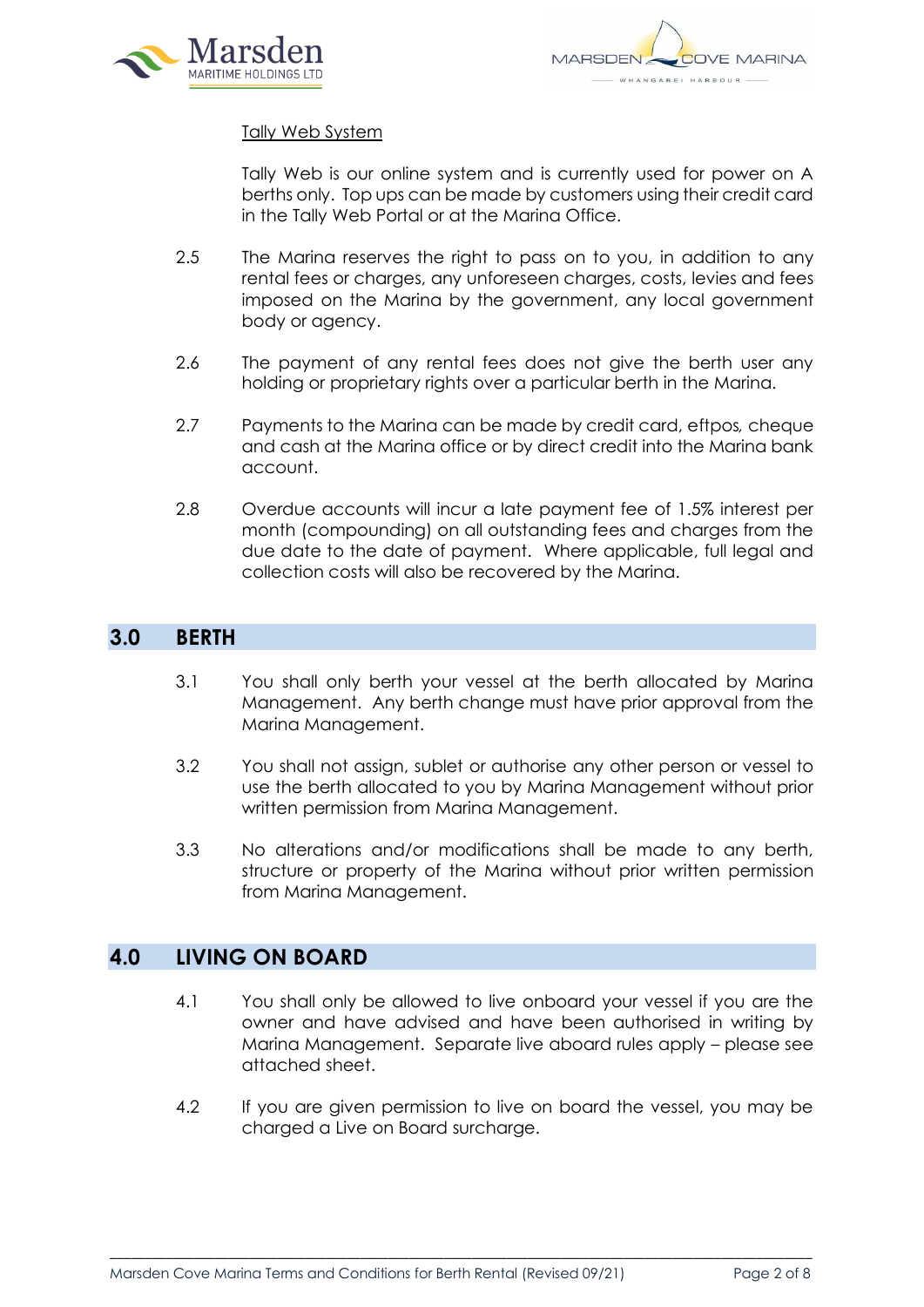

## **5.0 MANAGEMENT ENTERING AND MOVING VESSEL**

- 5.1 Marina Management reserve the right to enter and/or move a vessel when necessary or to ensure safety to all persons, other vessels and/or the Marina facilities.
- 5.2 Marina Management will take all reasonable care when entering and/or moving a vessel but will not be liable for any damage or loss caused to the vessel.

## **6.0 BERTH AND VESSEL SIZE**

6.1 The **overall** length of your vessel **must not** exceed the maximum length of your allocated berth and **no part of your vessel is to overhang any walkway.**

#### **7.0 INSURANCE**

7.1 You must at all times have a minimum cover of \$5,000,000 third party insurance for your vessel while using a berth in the Marina. Marina Management will require you to provide proof of such current insurance prior to allocating you a berth.

#### **8.0 DOCKING LINES AND SECURING YOUR VESSEL**

- 8.1 The Marina does not supply docking lines. It is the responsibility of the owner, or person in charge of the vessel, to supply and maintain their own docking lines. Marina Management reserve the right to require an owner of a vessel to replace any docking lines that are not maintained, appear unsafe or could cause a hazard.
- 8.2 Your vessel must be secured at all times to ensure no damage, injury, or loss is caused to the Marina or any other vessel or person.

## **9.0 SHORE POWER**

- 9.1 All vessels are required to have an electrical warrant of fitness ("EWOF") in accordance with the New Zealand Electrical Code of Practice (ECP-29) if connecting to shore power permanently. An Electrical Compliance Form is to be completed and provided to Marina staff **prior** to connecting to any shore power supply. If a connection to shore power is made without an EWOF, the owner of the vessel will be held liable for any damage caused to the Marina property or any other person or person's property.
- 9.2 A temporary power supply cord can be used to connect to shore power. However, an electrical compliance form is still required to be completed. The temporary supply can only be connected to one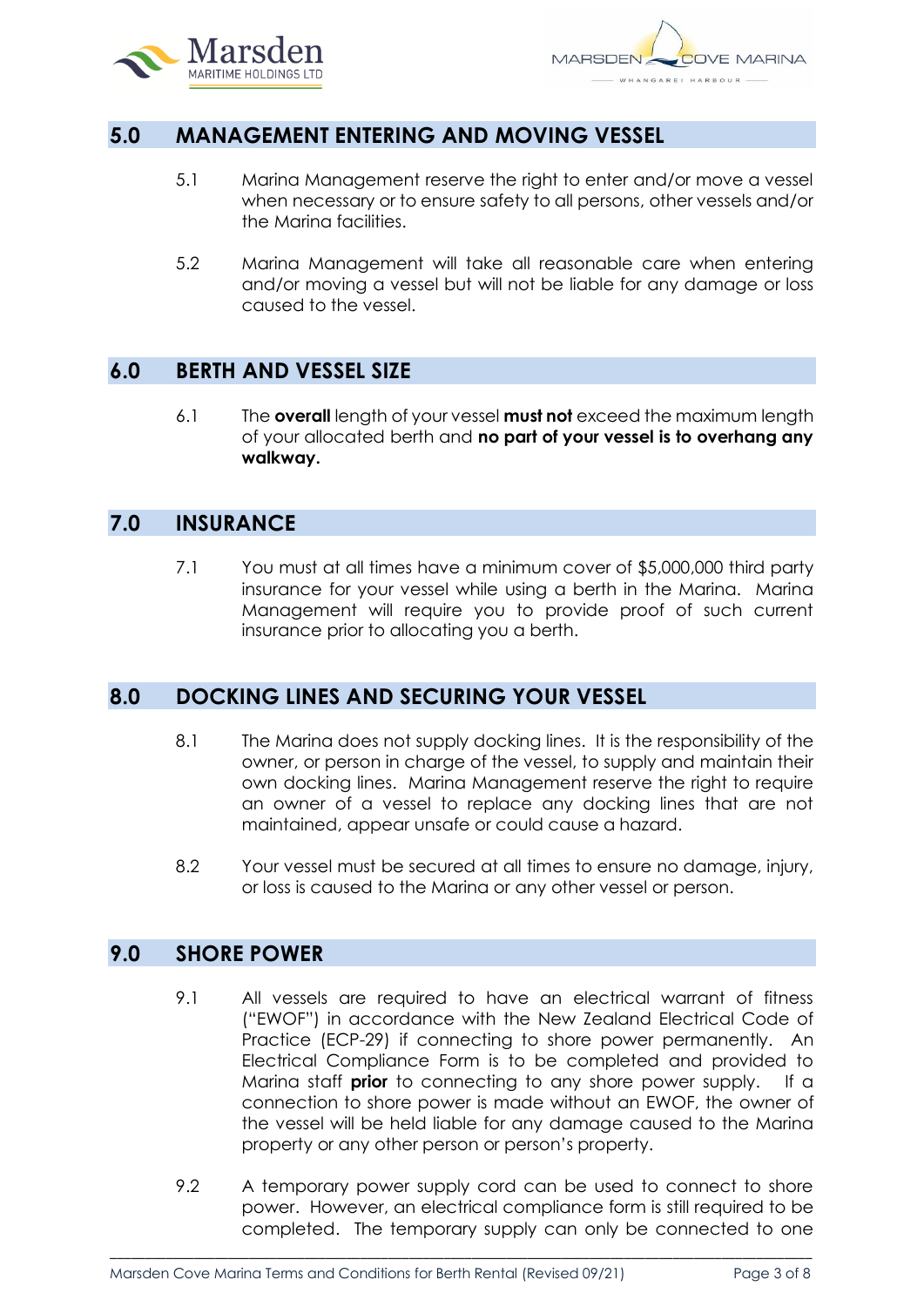

portable electrical appliance. You are not allowed to leave the vessel unattended if the electrical supply is active. The owner will be held liable for any damage caused to the Marina property or any other person or person's property.

- 9.3 The following conditions must be met to ensure compliance with the Electrical Regulations, (EPC-29)
	- i. All components of the supply lead shall be appropriate for the demands placed upon it.
	- ii. The supply power cable shall be one continuous length and be a heavy-duty tough rubber sheathed cable.
	- iii. The supply cable should be arranged to permit normal movement of the vessel at its berth. It must be secured to avoid damage, minimise accidental disconnection and tripping hazard.
	- iv. Do not leave excess cable coiled up. Spread it out inside the vessel to avoid the cable heating up and melting insulation.

# **10.0 CONDUCT AND NOISE**

- 10.1 You shall not create a noise nuisance, whether through parties or the use of television, generators, radio, musical devices or any other form of sound reproduction or otherwise. Ropes, rigging, sails and halyards on your vessel must be secured to eliminate any unreasonable noise.
- 10.2 No unlawful activities shall be conducted from your vessel or the berth. Any obnoxious behaviour, abuse, verbal or otherwise to other Marina users, staff and/or visitors is unacceptable and will not be tolerated within the Marina.
- 10.3 No alcohol is to be consumed within the Marina except on private vessels or on licenced premises.

## **11.0 POLLUTION**

- 11.1 You shall not pollute the Marina or discharge into the Marina waters any poisonous, noxious, dangerous or offensive substances or objects. You shall not discharge any sewage or empty toilet waste into the Marina waters. Disposal of waste material may only be made into suitable receptacles provided by the Marina.
- 11.2 Your vessel must be equipped with a sewage holding tank that can be discharged into a land-based pump out facility. There are pump out facilities located on "A" Pier and the Fuel Jetty.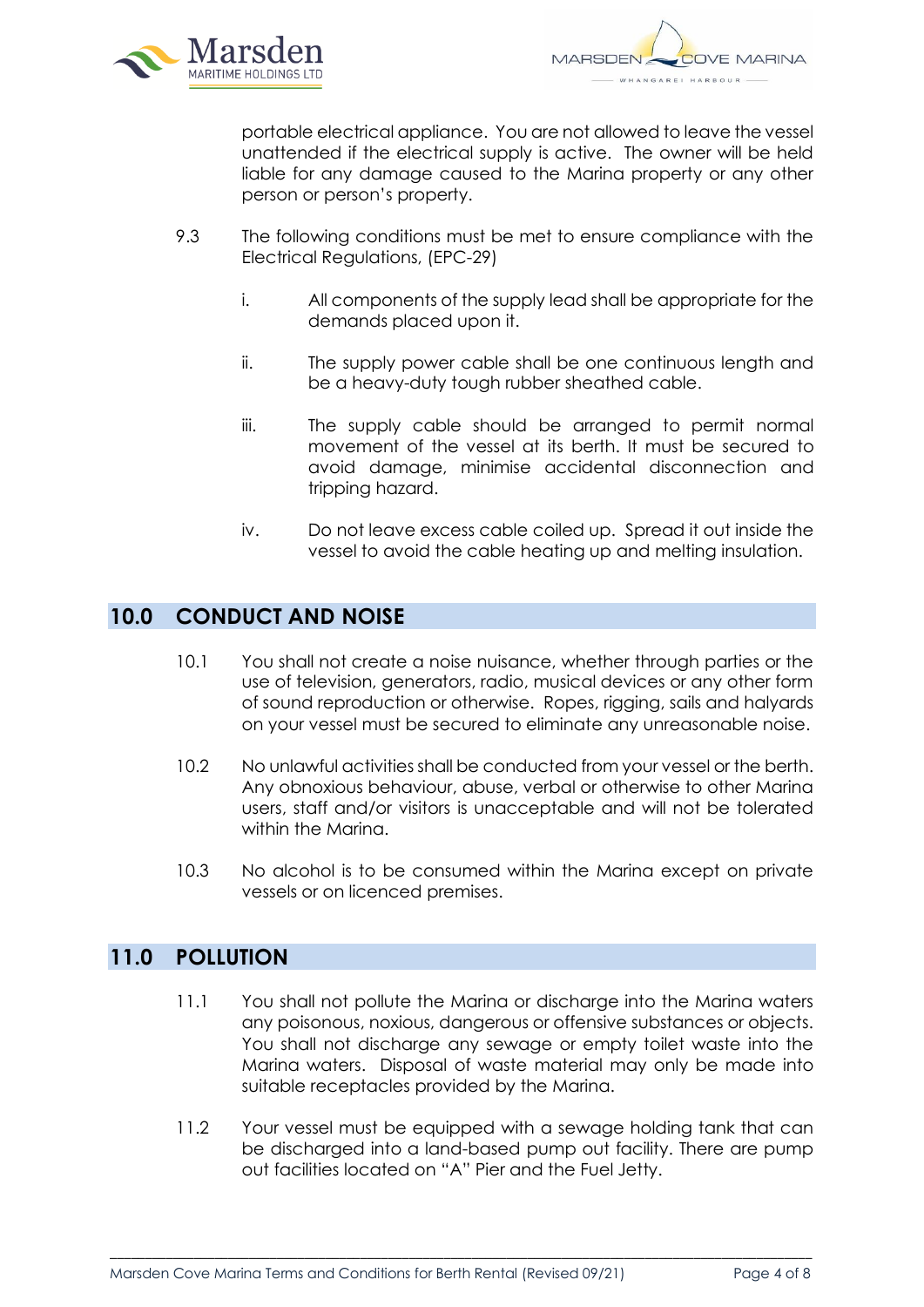

- 11.3 If you do not have a holding tank on board then your toilet outflow will be sealed by Marina staff to prevent use for the duration of your stay.
- 11.4 No hull cleaning will be carried out in the Marina.
- 11.5 No swimming or diving in the Marina. Any underwater maintenance of the vessel is only allowed subject to prior written permission from Marina Management and must be carried out by a certified contractor.
- 11.6 Any breach of paragraph 11.1 may result in prosecution by the Northland Regional Council.

#### **12.0 SAFE REPAIR**

- 12.1 All vessels shall be kept in a good and safe repair, with adequate anodes and regular slipping and antifouling. Vessels must be seaworthy and be able to move under their own power.
- 12.2 Non-compliant vessels can be issued with a written notice to comply. Marsden Cove Marina can arrange for work to be done on vessels to bring them up to standard, following such notice, at the owner's expense.

## **13.0 LIABILITY**

- 13.1 Your vessel and any other property brought into the Marina by you and/or your invitees are at all times your own responsibility, and while located at the Marina remains solely at your own risk.
- 13.2 The Marina is not liable for any loss, damage or injury occurring within the Marina to any vessel, property, or persons however it may arise, even if caused or attributable to the Marina.
- 13.3 You shall indemnify the Marina against any loss, expense, legal liability, claims and costs incurred by the Marina arising as a result of your act or omissions, or the acts or omissions of your invitees.
- 13.4 You, as the vessel owner or person in charge of the vessel, are responsible for any service people and/or contractors that have been invited to the Marina by you to carry out work on your vessel, to have specific marine public liability insurance.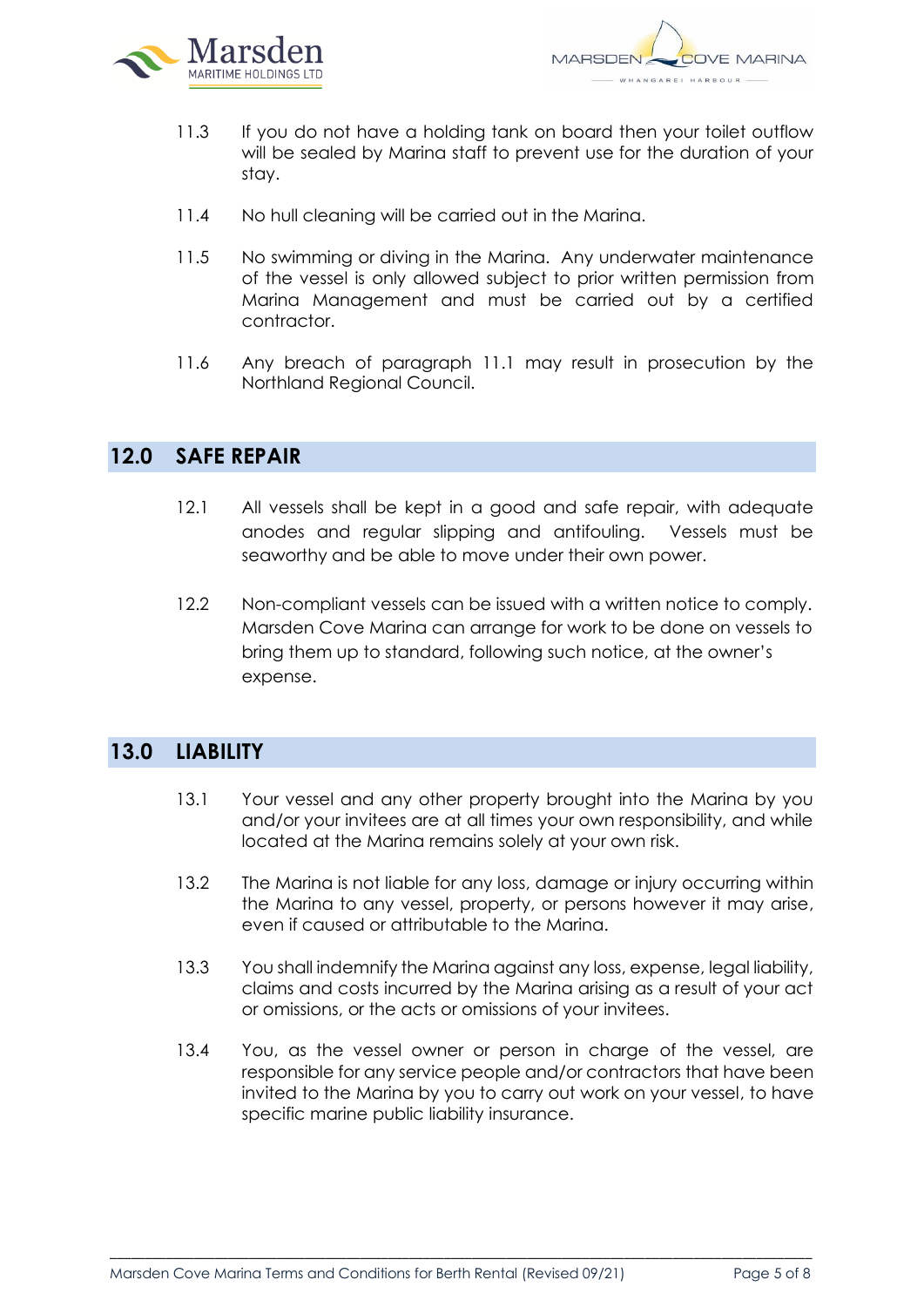

# **14.0 DANGEROUS GOODS**

14.1 You shall not bring into, store or use within the Marina any chemicals, inflammable gases, fluids or substances except in the ordinary course of using your vessel for recreational purposes.

## **15.0 REFUSAL**

15.1 Marina Management may, without reason and at its discretion, refuse to give use of any berth to any person.

## **16.0 TERMINATION**

- 16.1 Marina Management may immediately terminate your right to use a berth if you:
	- fail to pay your charges on time and your charges remain unpaid after seven days from the date that Marina Management notify you of such non-payment; and/or
	- breach any of these terms and conditions or the bylaws and such breach (if capable of remedy) remains un-remedied after seven days from the date that Marina Management notify you of such breach.
- 16.2 If Marina Management terminate your right to use a berth, you must promptly pay all charges and other amounts owing to the Marina and remove your vessel from the berth and the Marina.
- 16.3 If you do not remove your vessel, the Marina may, without incurring any liability, remove your vessel and store it in such a place and under such conditions as it sees fit. The Marina shall have a lien over the vessel for all costs including but not limited to, impounding, removal, security, storage and sale of the vessel, and all outstanding charges and other amounts owed by you to the Marina under these terms and conditions. The Marina shall not be required to release the vessel until you have paid all amounts owing in relation to the vessel.

# **17.0 CONTACT DETAILS**

17.1 Marina Management must be advised of any changes of address, contact phone numbers and vessel details in order to contact you or a representative in the event of an emergency and to keep its records up to date. Any information will be kept in accordance with the privacy laws.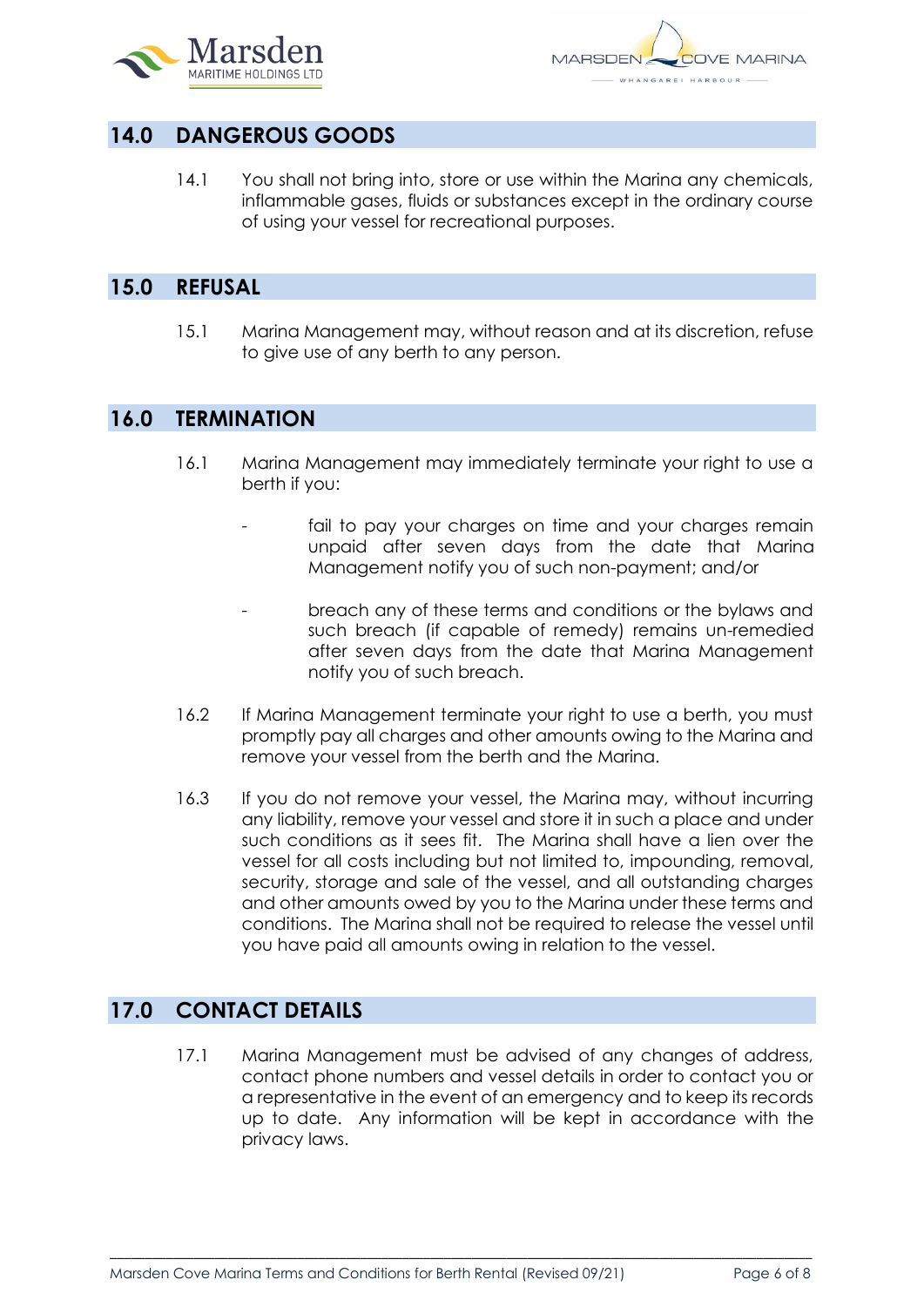

# **18.0 RUBBISH AND RECYCLING**

18.1 Rubbish, waste and oil must be deposited in the receptacles provided for the purpose. Recycling of glass, plastic and cans is encouraged.

## **19.0 ANIMALS**

19.1 Animals are only allowed in the Marina with prior permission from Marina Management. Such permission may be withheld at the discretion of Marina Management. All animals must be kept on a leash and all droppings to be picked up and disposed of in the rubbish skips.

#### **20.0 MARINE PEST CONTROL**

- 20.1 Boat owners will ensure that all possible steps have been taken to ensure they are not harbouring the marine pests.
- 20.2 The Marine operates the 6/1 rule.
	- the vessel either has been antifouled within six months prior to arrival; or
	- has had a washdown one month prior to arrival.
- 20.3 Proof of these will be required at the time of booking.

#### **21.0 BYLAWS, REGULATIONS & NEW ZEALAND LAW**

- 21.1 You agree to comply with all bylaws and regulations in relation to the Marina.
- 21.2 These terms and conditions are subject to New Zealand law.

#### **22.0 WORK IN MARINA**

22.1 No work shall be carried out in the Marina. Marsden Cove is a recreational marina and not a marina where significant maintenance should be undertaken or planned.

#### **23.0 NAVIGATION**

23.1 You shall not moor or navigate any vessel within the Marina so as to create a danger, impediment, obstacle or inconvenience to any other vessel.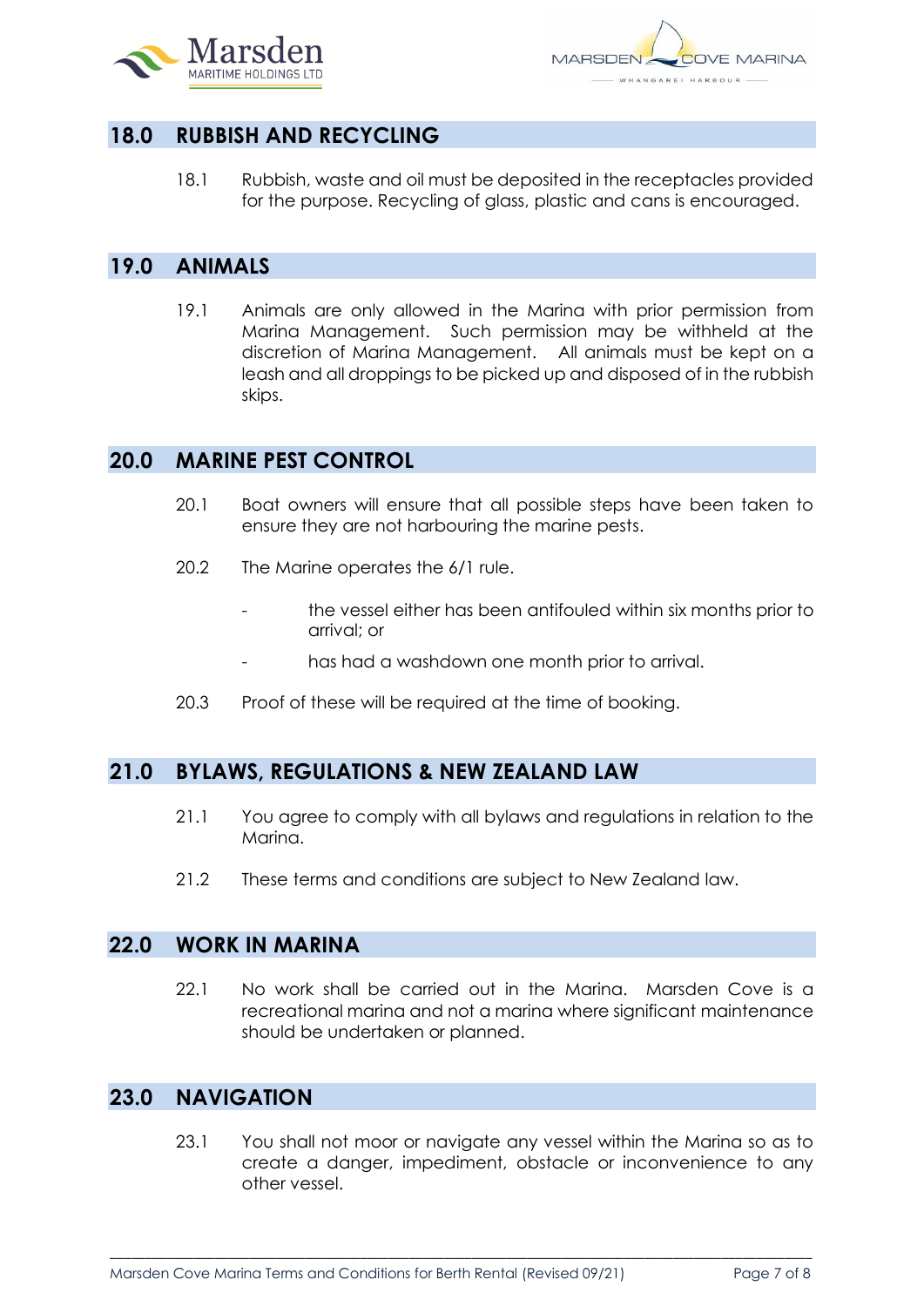

## **24.0 FIRE HAZARDS**

24.1 You shall not do anything in the Marina which creates a fire hazard, or which may contravene the regulations or bylaws of any Authority and without limitation, shall not use firefighting equipment supplied by the Marina for any purpose other than the fighting of fire.

## **25.0 3 KNOT NO WAKE ZONE**

25.1 You must moor your vessel at your berth and manoeuvre your vessel so as to avoid creating danger, obstacle or inconvenience to other vessels. You are responsible for ensuring your users, passengers and invitees comply with these rules.

#### **26.0 TROLLEYS**

26.1 Trolleys are available and must be taken back to the racks or carpark. Trolleys are provided for everyone to use.

## **27.0 STORAGE ON MARINA**

27.1 The user shall not permit or allow any property, gear or equipment to be stored on the berth finger or within Marsden Cove Marina.

### **28.0 VISITORS**

- 28.1 The user shall ensure that:
	- all its invitees comply with these terms and conditions; and
	- any child under the age of 12 and for whom the user or its visitors are responsible, are accompanied by an adult at all times.

# **29.0 VARIATION OF TERMS & CONDITIONS**

29.1 These terms and conditions may be varied from time to time by the Marina by giving written notice to you as may be reasonably necessary.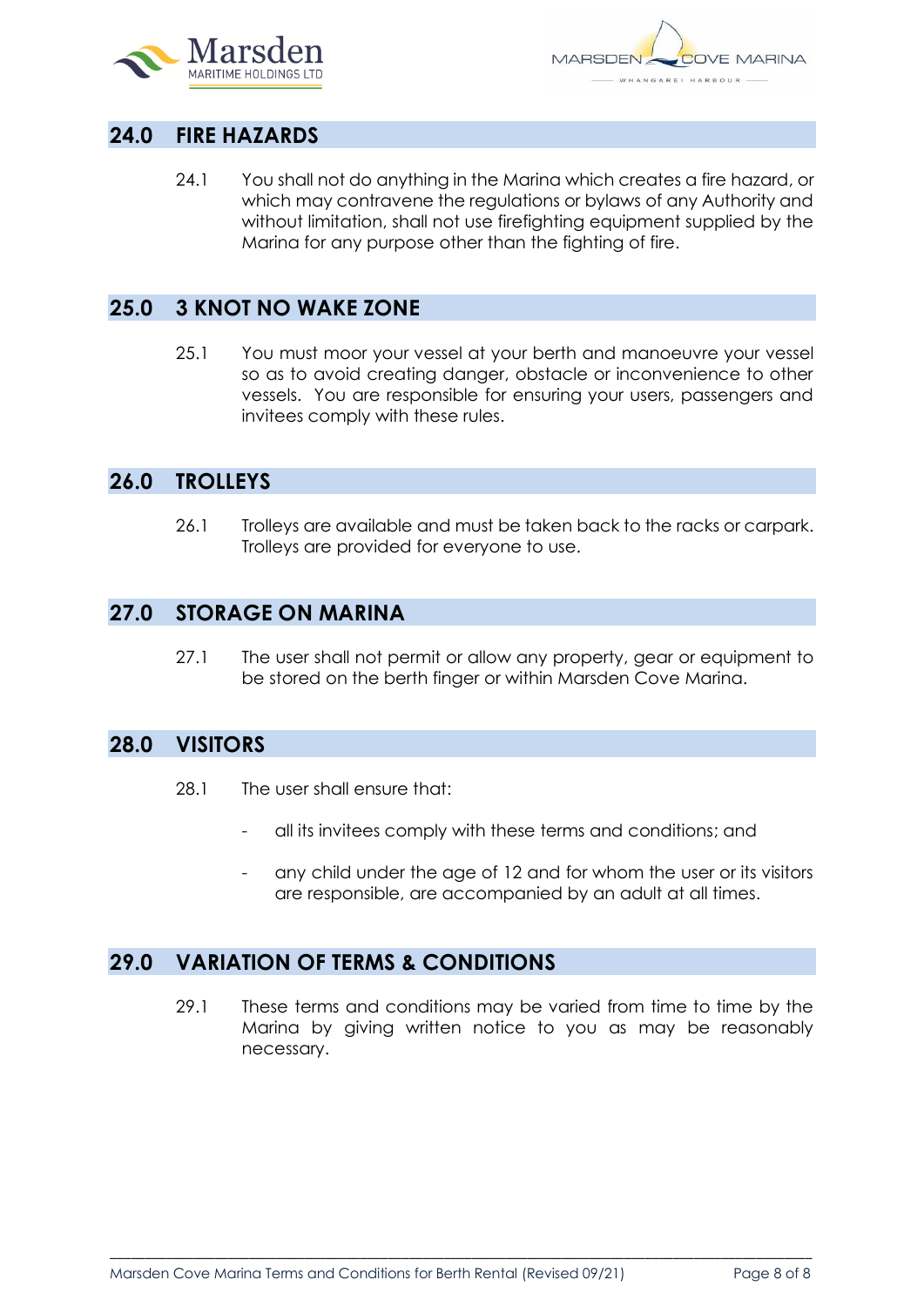



# **LIVEABOARD RULES**

## **TO BE READ IN CONJUNCTION WITH THE MARSDEN COVE MARINA TERMS AND CONDITIONS FOR BERTH RENTAL**

1. '*Liveaboard*' means to sleep overnight on your vessel for more than three consecutive nights while it is moored in the marina.

Approval to liveaboard in Marsden Cove Marina is at the sole discretion of the Marina Manager. Liveaboard approval must be given prior to arriving at the marina.

Liveaboard customers will be on an initial three-month trial, after which time they will move on to annual status, if accepted.

Liveaboard is not a given right because you have a vessel in the marina.

- 2. The Liveaboard must be the owner of the vessel or immediate family of the owner.
- 3. Living aboard is not permitted on leased or rented vessels.
- 4. Liveaboard approvals will be reviewed annually on 1 November and must be reapplied for and approved by marina management. Renewal is not guaranteed.
- 5. Liveaboard approval is not transferable to other persons.
- 6. The vessel must be maintained in a good and safe condition. The Marina Manager may not accept a vessel that is regarded as being in poor condition. The vessel must be operational and able to be moved under its own power.
- 7. The vessel must meet current NRC Bio Foul requirements of a clean hull. Failure to meet these requirements will necessitate the vessel being hauled and cleaned at the owner's expense.
- 8. All vessels wishing to connect to shore power must hold a current Electrical Warrant of Fitness (EWOF) complying with AS/NZS 3004.2. A copy of the vessel's current EWOF certificate must be given to the Marina Office. Shore power leads must be tested and tagged annually as per AS/NZS3760.
- 9. If applicable, a copy of the vessel's Gas Safety Certificate must be given to the marina office.
- 10. There is no discharge of sewage from vessels into the marina. Vessels fitted with a toilet must have a functioning black water holding tank that can be